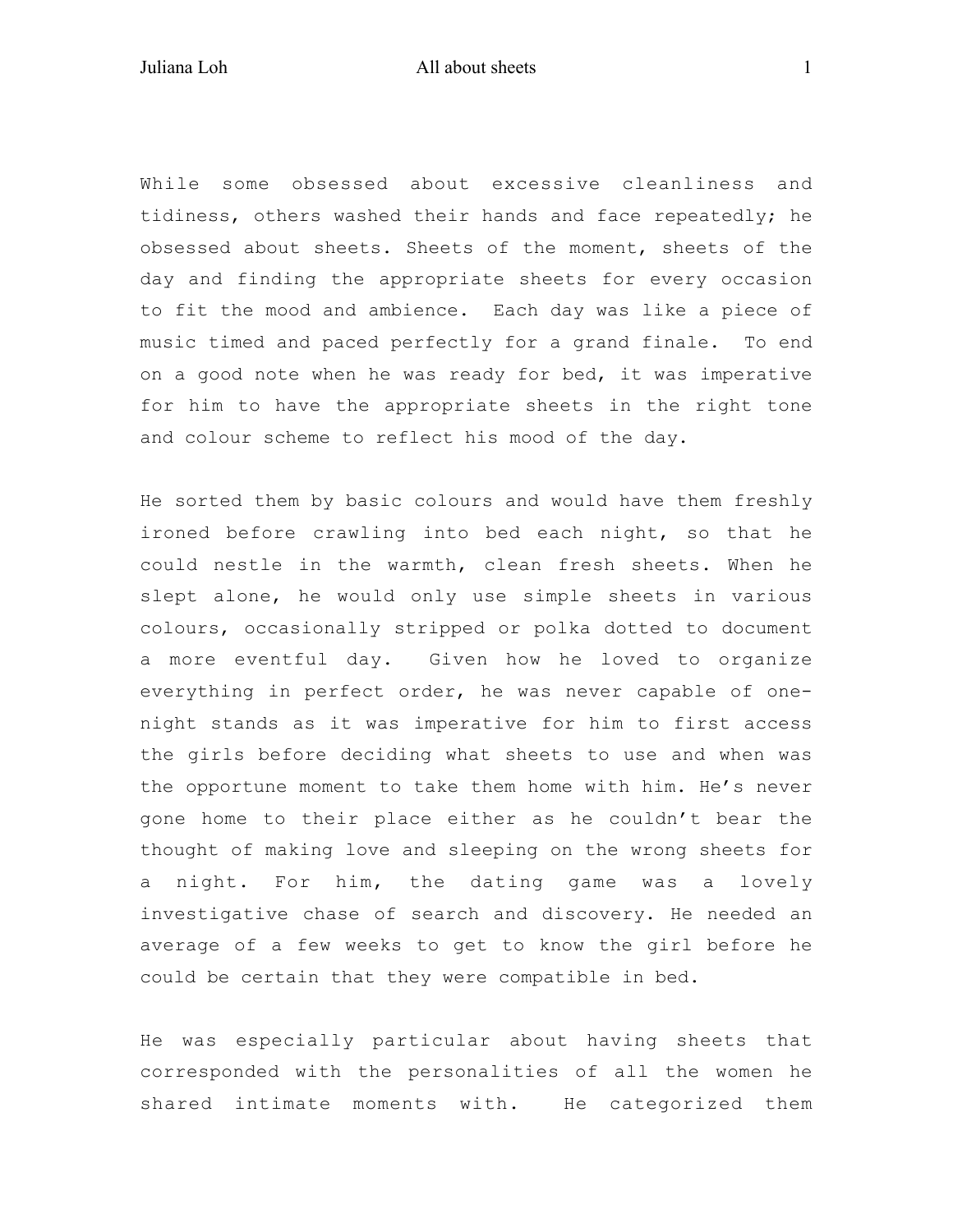## Juliana Loh All about sheets 2

primarily by their scents and sometimes their personalities with matching sheets. Every sheet was subsequently gathered with all organic fluids all in tact, vacuum packed and hung up in his wardrobe to keep them in its most natural, earnest form. At times when he felt lonely, he'd open up the sealed sheets to relive his pleasant memories with the individual he'd once been with.

Each sheet represented a detailed documentation of his sexual conquests- almost like an individual file on each woman tucked carefully into his wardrobe. Instead of making mental notes of the different women he's been intimate with, he simply collected the sheets that corresponded to his fixed categories. Mostly, he repeated the same motifs on sheets as he carefully organized each woman into different categories; he loved peculiar scents, as it was a challenge for him to find the right sheets to match it. He would always wash new sheets at least twice before he could use them. This was to ensure a fresh scent, uncontaminated by the chemical agents that were used on the fabric, giving it a synthetic smell of newness.

It infuriated him when he couldn't find the exact shades and tones he was looking for or to match it to the individual women. While most went out to do grocery shopping every week with a list, he shopped with a list of different new sheets, almost like an obsessive habit of finding the right amount of ingredients to bake a most marvellous cake. Fortunately for his stringent selection of the girls he brings home, they were fixed personality types that he fancied, and on these occasions, he repeated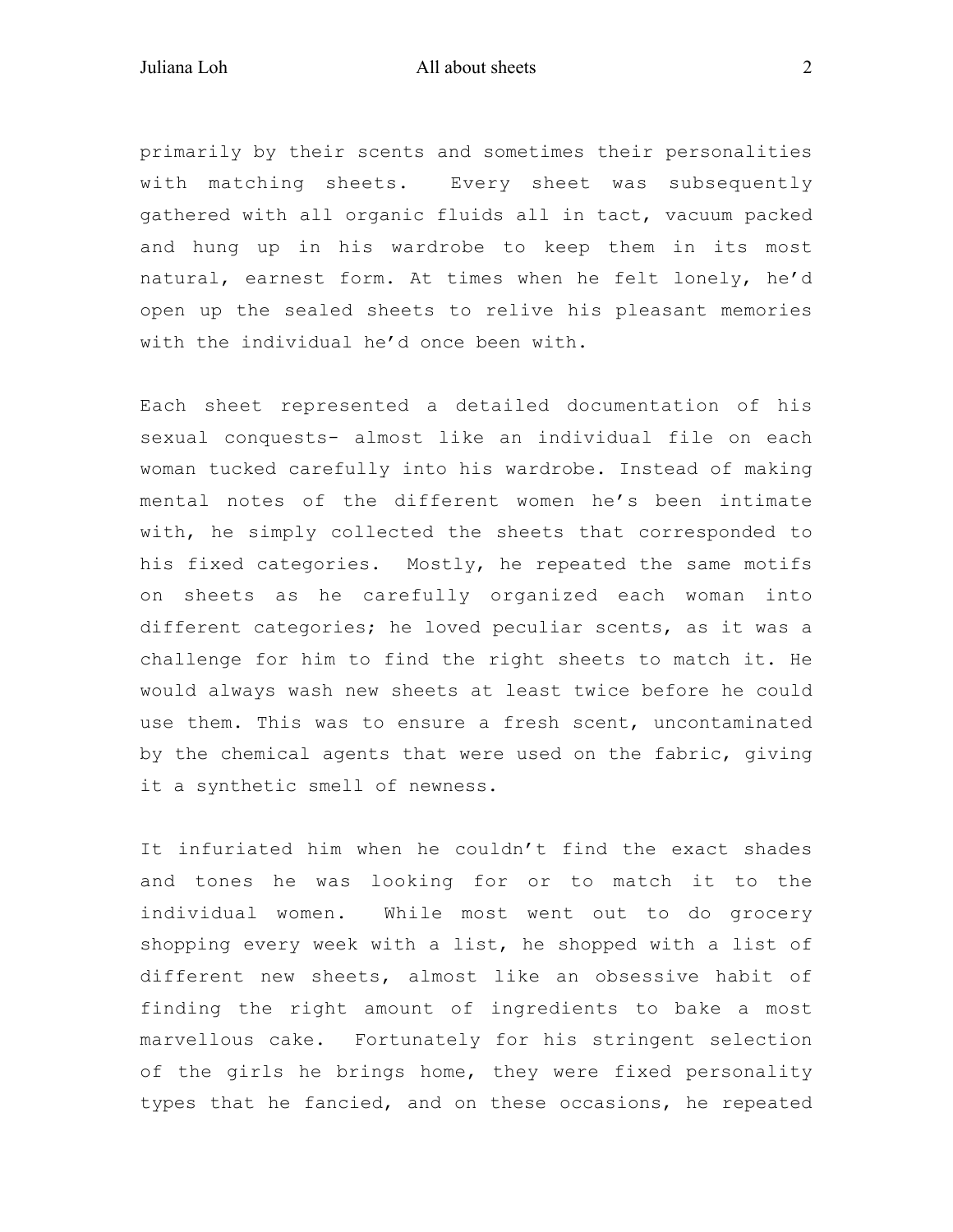the same type of sheets, while the subtle motifs could change according to his preferences.

He loved tomboys. Their callous nature and feminine masculinity are reflected in baby pink sheets with motifs of cartoon-style elephants on a stand at a circus show. They tended to smell like baby powder and are soft and succulent inside. He found their androgyny particularly charming, but it was equally challenging for him to take tomboys home with him. They tended to be a little quirky, too self-assured and definitely more difficult to coax into bed. Of his sexual conquests in the recent years, he'd only taken three of them, separately of course.

For a complete meal of the visual and sensory, he used fresh sheets with mushroom motifs in psychedelic colours. These he used for the girls that he couldn't quite place in a fixed category but of whom he was really fond of. That set up never fails to get him in the mood. The right sheets always heightened his sexual pleasure as well as the post coital nap. Occasionally he dabbled in the wild foxy types, lain upon safari print sheets to further enhance the experience of the animalistic rituals. They tended to be rough, loud and expansive. That however, became a little too routine for his liking as these women tended to be the easiest to pick up and it was losing its appeal. Like all men, he loved challenges. While most men shied away from difficult preys, he took the initiative to approach the subject subtly, diligently studying their behavior and body language before he leapt.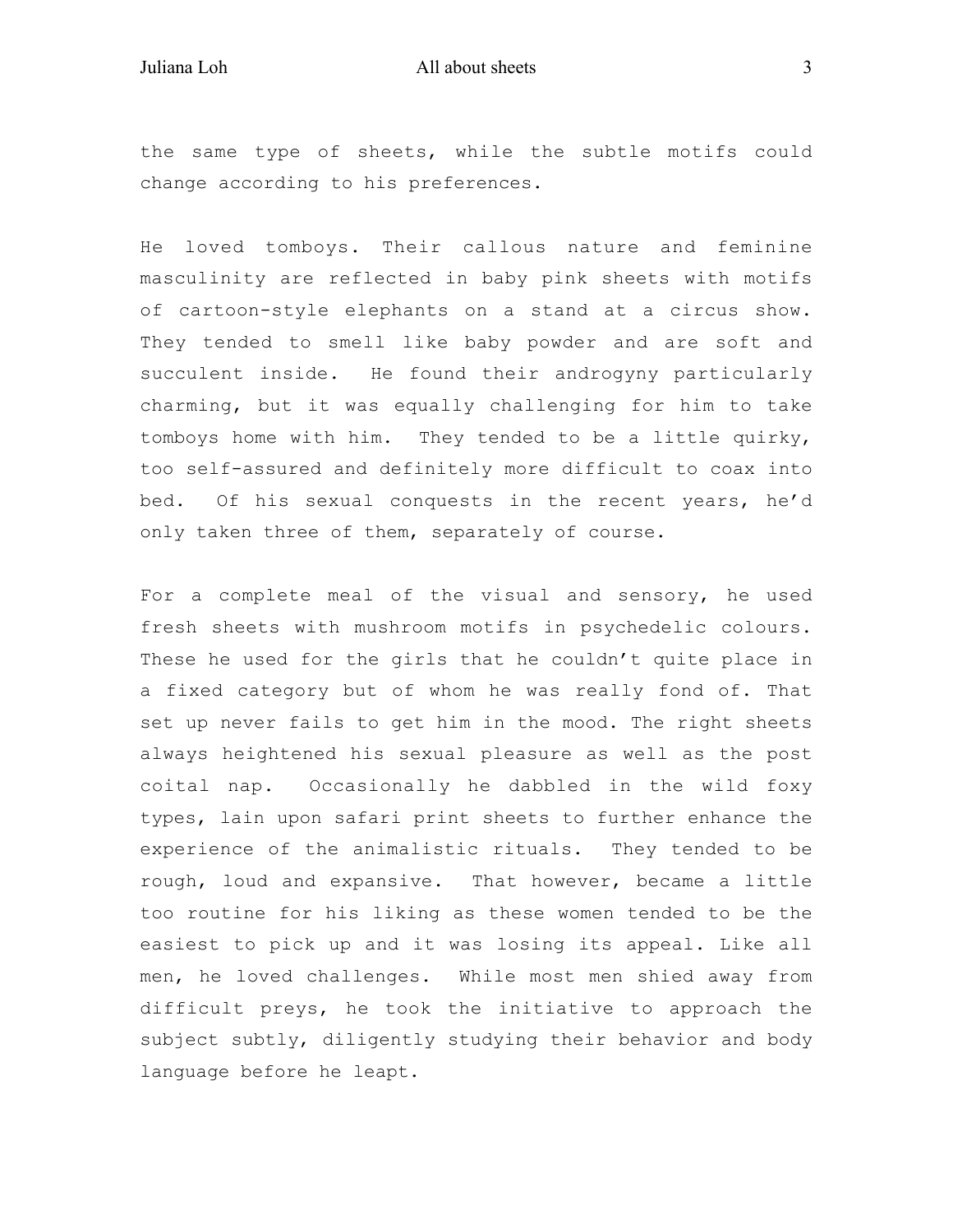## Juliana Loh All about sheets 4

His best collections were of passive tender love for girls who smelt sweet, salty or plain odd. Sweet girls were served up to him on sheets with motifs of cakes and cream, while the salty ones reminded him of his childhood memories by the beach. For that, he had sheets with motifs of spades, buckets, sand and starfish in shades of blues and yellows that took him down memory lane. Girls with the odd scent that he couldn't put a tab to were laid upon sheets with cheese motifs. As he devoured them, he thought about the corresponding cheeses to their scents. So far, he's encountered a great variety, a splendid way to wrap up the evening, almost like traveling the world over to taste the authentic cuisine of mysterious places.

Then he met her. She was the embodiment of sheets; her multifaceted personality was a reflection of all the women he's ever been intimate with and her colourful demeanour took the place of his sheets. She smelt different each time, every other day. It was an extraordinary olfactory experience. He was absorbed into a wheel of regression, where he no longer had absolute control over how to wrap up the day. He had found the perfect set of sheets and would never have to get them changed for the rest of his life. Of course, he had to make major adjustments on his part; his life, his habits and his sheets.

They dated for some weeks, but the more time they spent together, the more he was certain that she was perfect for him. Before long, he invited her to move in with him as she was already spending most nights at his place. He was careful not to appear too fussy about the sheets to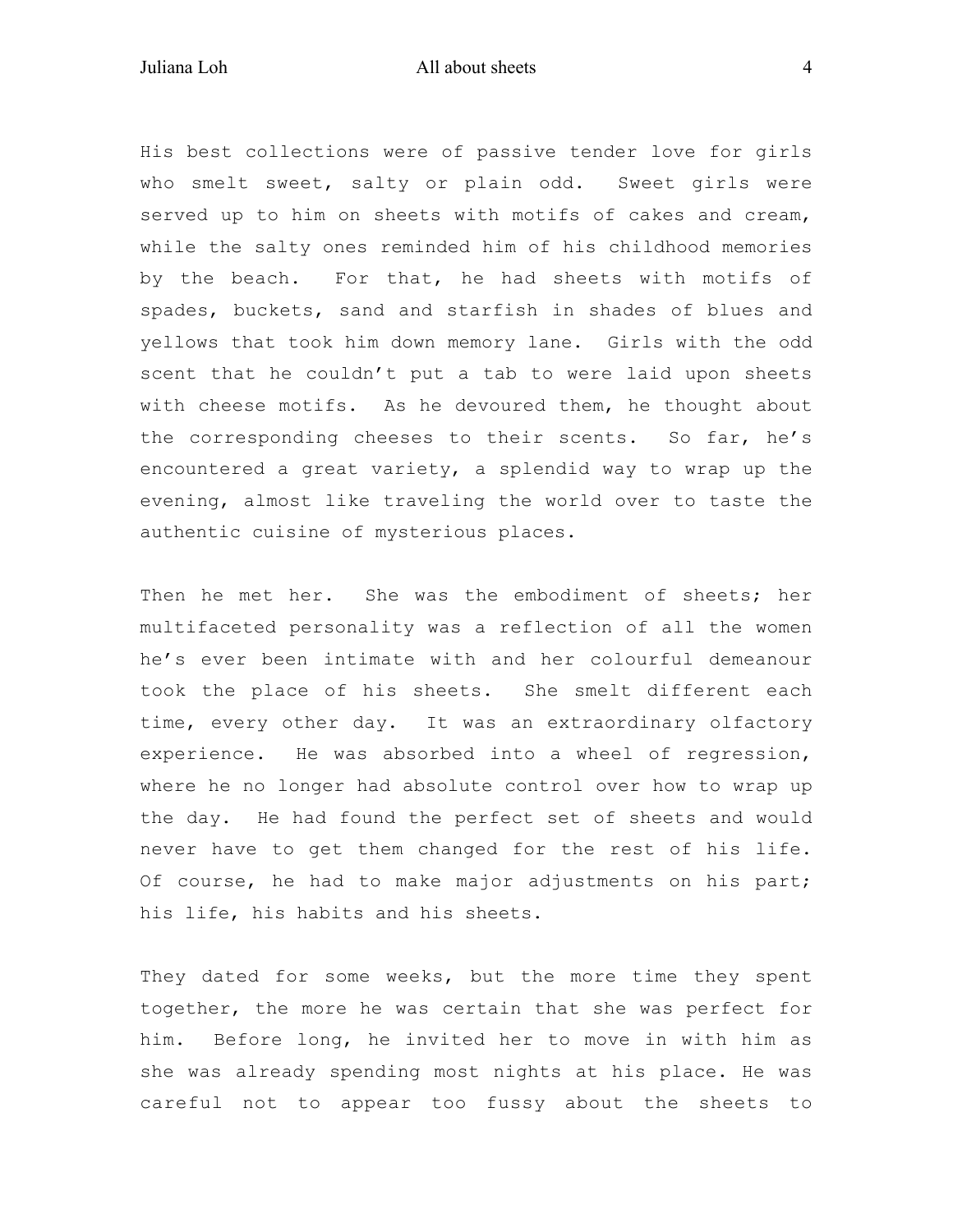distress her in anyway, but sometimes it made him very uncomfortable when he didn't have sufficient time to change the sheets to the corresponding moment and scent. Some girls that he grew very fond of had left him because of this habit and this time, he really didn't want to ruin what he had built up with her.

As she took the progressive step of moving in, she made herself at home, rearranging the furniture, repainting the house and unpacking her belongings- only to find out more about his hidden secrets.

"What's with you and all these assorted sheets? It certainly spoils the composition of your home… all these jarring colours and tones. You're not a little boy anymore! I'm sure you can sleep on normal white sheets like an adult!" her impatience coming through as she found his vast collection of sheets, vacuumed packed, neatly lining his walk in wardrobe. It seemed that she took it all in very calmly without reacting adversely to it.

"Who gave you the right to go through my things! Maybe it didn't occur to you to ask, but I'd really appreciate if you did the next time!" he retorted nervously.

"My goodness! And they are packed in order? I feel like I'm going through the drawers in the morgue. Taking a walk through the remnants of other people; people with a past, with an extensive history that I don't know about! You are sick! You're really sick in the head!" as she lashed about the plastic vacuum packs bordering on hysterics.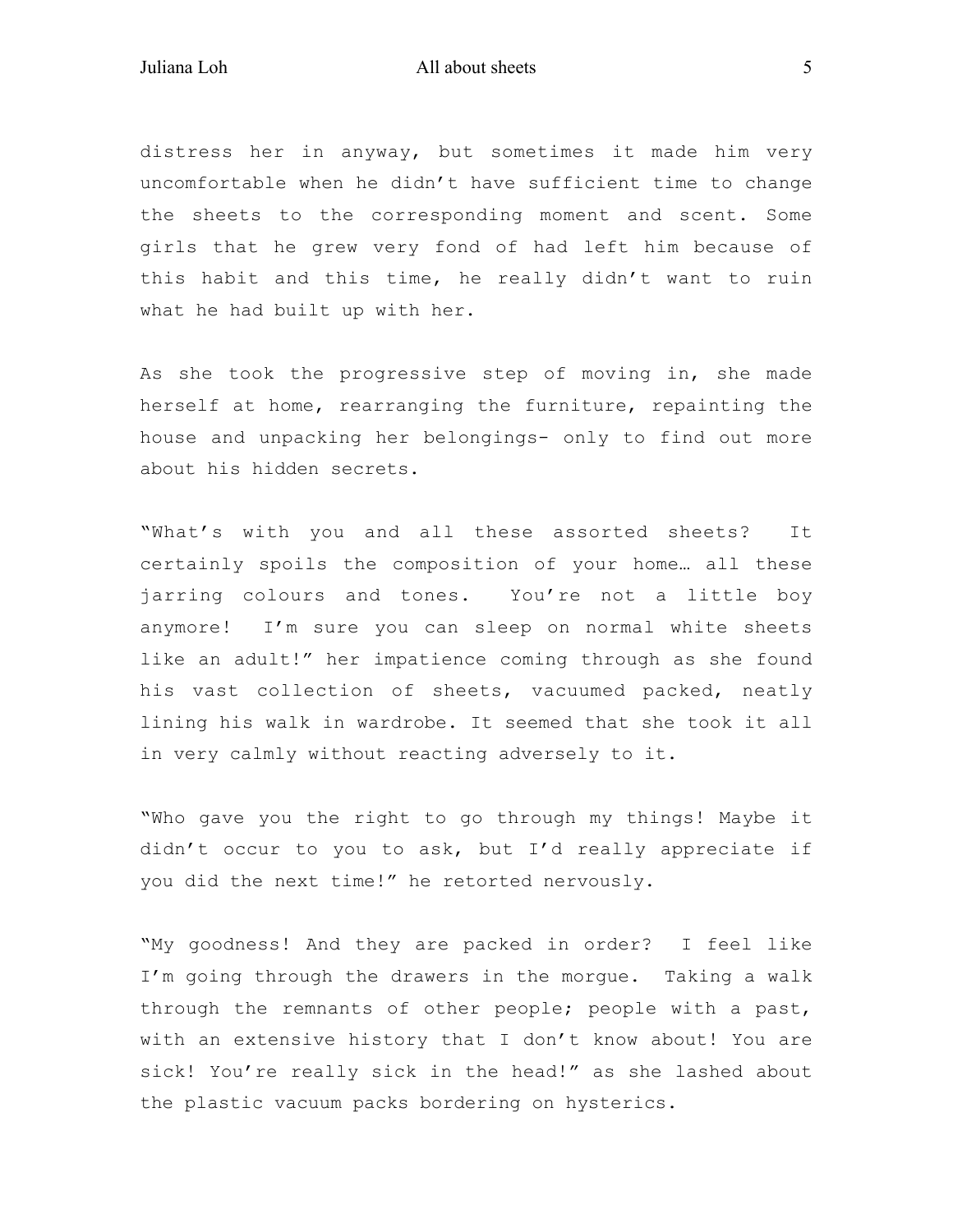Juliana Loh All about sheets 6

She remained cool and allowed him to explain the situation. She was never judgmental and he tried as best as he could to salvage the situation.

"Well sweetie, people have hobbies regardless of age. Some people collect cars, others collect stamps, and I collect sheets. I don't think there is anything wrong with that." He explained defensively.

"Look I don't think we should get into an argument over this and if it bothers you so much, I'll try to change, ok? Change takes time and you'd have to be patient with me… please, honey."

She liked her sheets white and usually slept without pillows. To her, a bed was just a bed, a place for rest, for having sex and in times of boredom, it doubled up as a trampoline. And she didn't like pillows because people forge a bond with pillows and she didn't want to ever be reliant on finding the pillow with the right curvature for a sound night's sleep. In her true Buddhist nature, she was detached from everything material and could not understand the physical attachment others could have with inanimate objects.

In fact, on days when she couldn't be bothered, she slept without sheets. White was her favourite colour. She hated colours and never felt the need to make a statement with vibrant hues because her personality spoke for itself. Like an artist's palette, she could be any colour she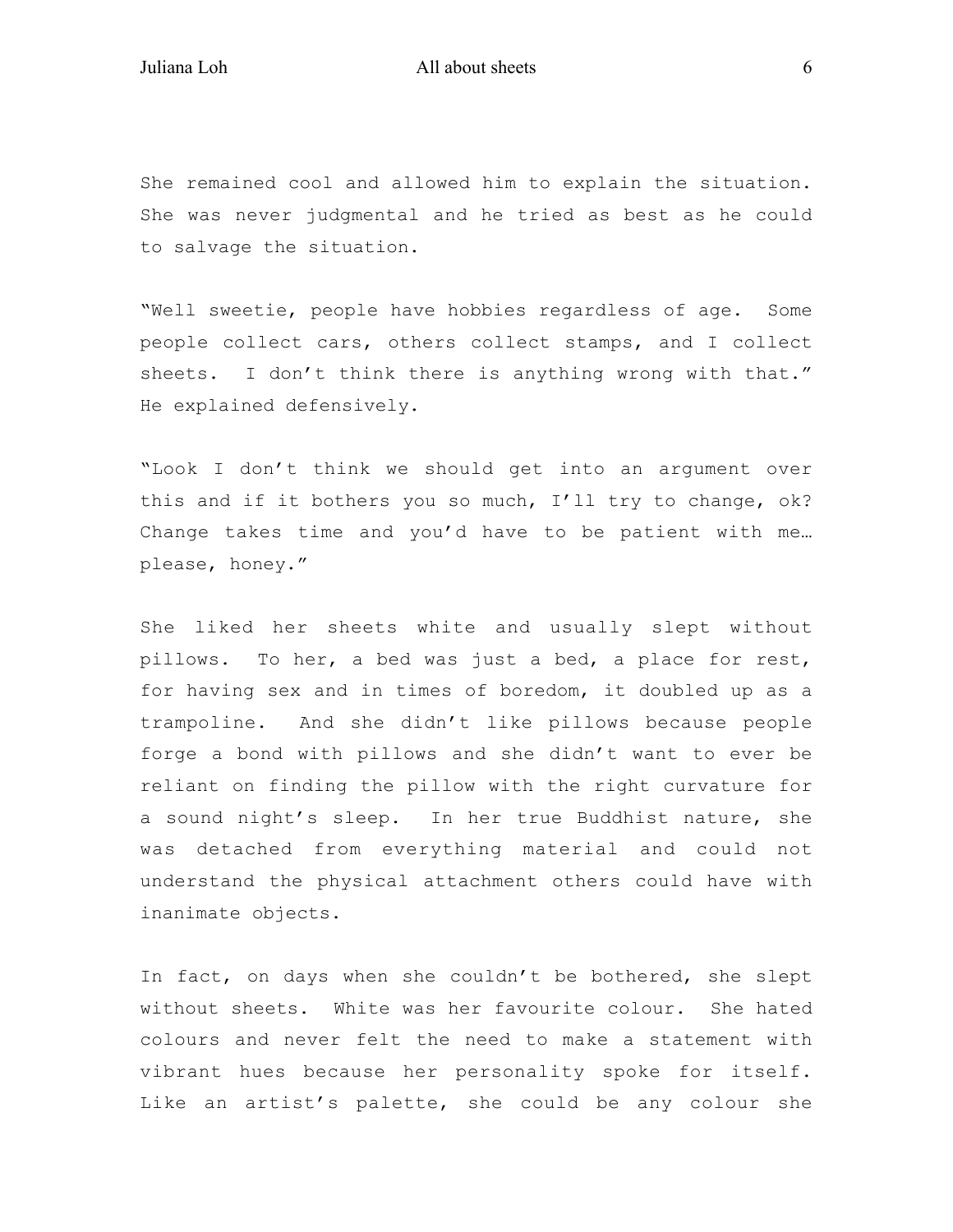wanted to be, and any scent she chose to be. She weaned him off his obsession by throwing out his disturbing collections of sexual artifacts and forced him to sleep without sheets.

"I don't know how long this is going to take, but I just keep having this feeling that you're not making an effort and you're taking it for granted that I'm going to give in to you in a matter of time. Because that isn't going to happen. So, it might be wise for you to get that into your fetish laden head to stop all this crazy nonsense."

He loved her immensely. For her, he made a resolution to change and compromise. This woman was perfect. She was his sheet. Occasionally, he slashed his arms from frustration and lolled about in the clean sheets reminiscing over vegetable prints from play school during art class, to mark his emotions. He couldn't live with the thought of daily white sheets and he needed in some way to leave a mark or print that would reflect the mood of the day. While he tried to curb his obsession with sheets, he came up with the best idea to remain in close proximity to them. Gathering his excess sheets of different themes, he brought them to the tailor's and had them made into pyjamas to enhance the experiences of the different nights he felt at the end of the day. However, he didn't want a repetition of the same sheets, so he requested for the tailor to embroider on the arm of the right sleeves a small bed motif, in different scales of sizes; the larger the bed motif, the bigger was his sexual appetite, the better the sexual experience.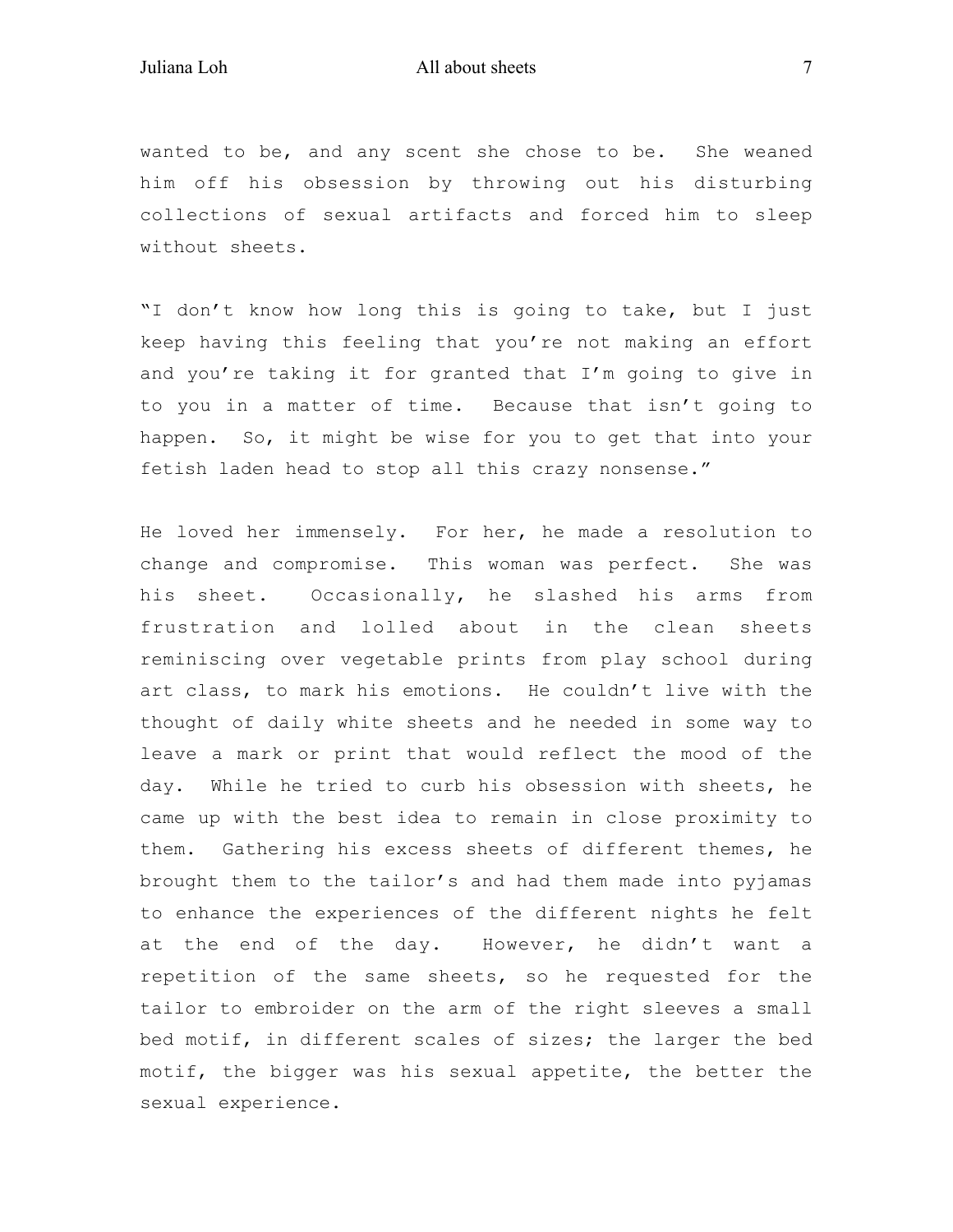The tailor was amused by the strange requests and had initially refused to do as he asked, but he paid four fold the price for each pajama set he wanted made. The tailor relented and agreed to have the clothes made in a week although he was puzzled by the urgency and pressure. A dozen sets of new pyjamas. So happy and proud of his ingenious idea, he left behind the collection receipt in his haste to get home and assume his role as the dutiful boyfriend who had recovered from his obsessive-compulsive disorder.

Little did he know that the receipt was to reach him in the post the next day, before he could hide it from his loved one. He couldn't explain the exorbitant bill from the tailor's for a dozen sets of pyjamas. And he recognized that look of grave disappointment on her face.

Disappointment. That would be the worst emotion that anyone had to deal with. It was alright if someone was angry, since that intense emotion tended to pass. But disappointment was different. It spelt so much more; it ate at one's conscience. And it was hard to ease the situation as disappointment lingered like parasite.

"I can't believe what you've just did. You are completely obsessed and this is not normal. It's not healthy. You are what you are and you don't need silly sheets to define moments of the days!" as she looked at the costly collection receipt from the tailor's in disbelief.